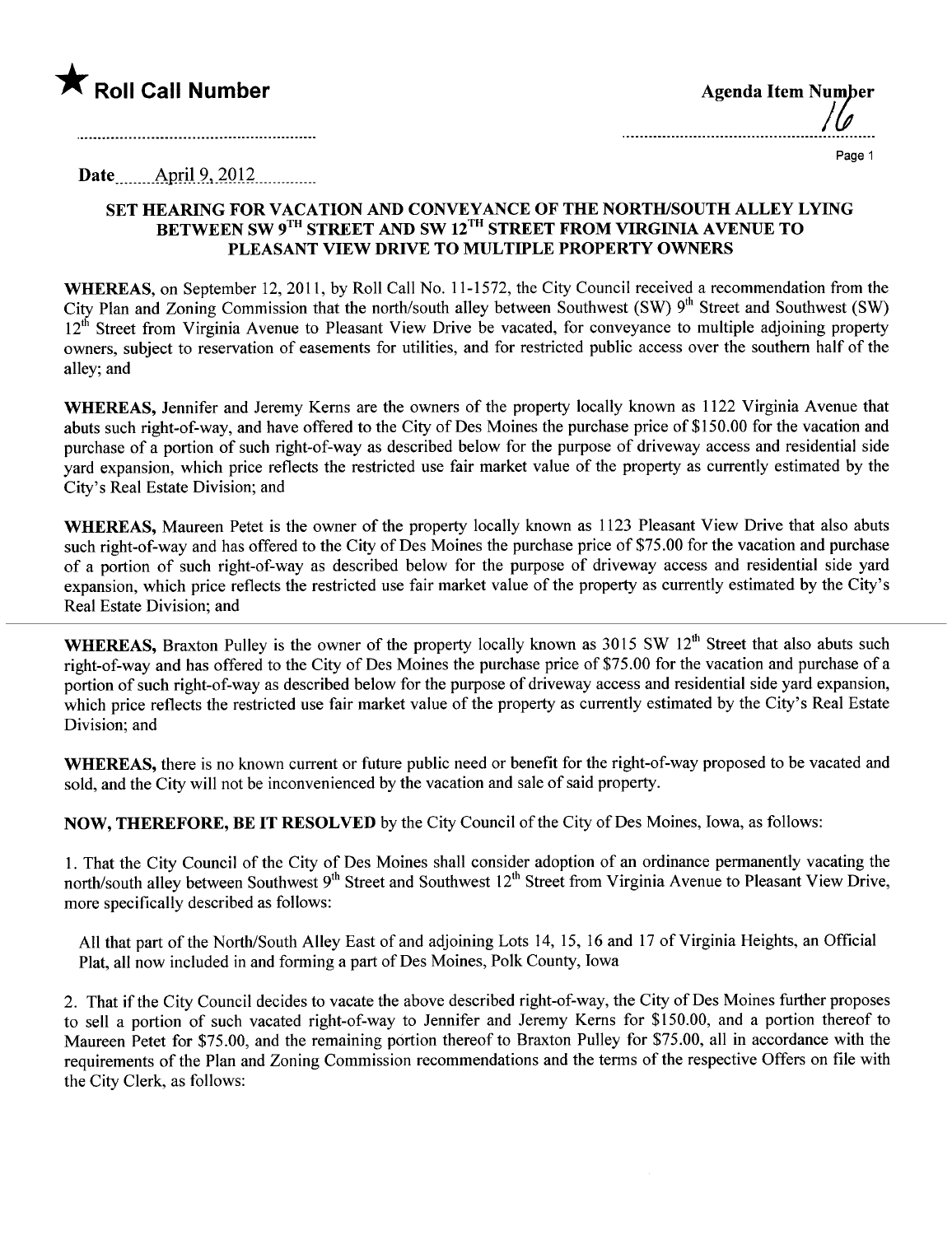

| <b>Agenda Item Number</b> |        |
|---------------------------|--------|
|                           | Page 2 |

Date <u>April 9, 2012</u>

TO: Jennifer and Jeremy Kerns for \$150.00

All that part of the vacated North/South Alley East of and adjoining Lot 14 and Lot 15 of Virginia Heights, an Official Plat, all now included in and forming a part of Des Moines, Polk County, Iowa

TO: Maureen Petet for \$75.00

All that part of the East  $\frac{1}{2}$  of the vacated North/South Alley East of Lot 16 and Lot 17 of Virginia Heights, an Official Plat, all now included in and forming a part of Des Moines, Polk County, Iowa

TO: Braxton Pulley for \$75.00

All that part of the West 1/2 of the vacated North/South Alley East of and adjoining Lot 16 and Lot 17 of Virginia Heights, an Official Plat, all now included in and forming a part of Des Moines, Polk County, Iowa

3. That the meeting of the City Council at which the adoption of said ordinance and the sale and conveyance of such real estate is to be considered shall be on April 23, 2012, said meeting to be held at 5:00 p.m., in the Council Chamber.

4. That the City Clerk is hereby authorized and directed to publish notice of said proposal in the form hereto attached all in accordance with Section 362.3 of the Iowa Code.

5. The proceeds from the sale of this property shall be deposited into the following account: Property Maintenance Endowment Fund, SP767, ENG980500.

Moved by to adopt.

| PPROVED AS TO FORM:     |  |                                |  |
|-------------------------|--|--------------------------------|--|
|                         |  |                                |  |
| $1$ <i>MM</i> $\Lambda$ |  |                                |  |
|                         |  | $coistant$ $Citu$ , $A$ thomas |  |

| Glenna K. Frank, Assistant City Attorney<br>PSh |             |             |             |                 |                                                                                                      |  |
|-------------------------------------------------|-------------|-------------|-------------|-----------------|------------------------------------------------------------------------------------------------------|--|
| <b>COUNCIL ACTION</b>                           | <b>YEAS</b> | <b>NAYS</b> | <b>PASS</b> | <b>ABSENT</b>   | <b>CERTIFICATE</b>                                                                                   |  |
| <b>COWNIE</b>                                   |             |             |             |                 |                                                                                                      |  |
| <b>COLEMAN</b>                                  |             |             |             |                 | I, DIANE RAUH, City Clerk of said City hereby                                                        |  |
| <b>GRIESS</b>                                   |             |             |             |                 | certify that at a meeting of the City Council of<br>said City of Des Moines, held on the above date, |  |
| <b>HENSLEY</b>                                  |             |             |             |                 | among other proceedings the above was adopted.                                                       |  |
| <b>MAHAFFEY</b>                                 |             |             |             |                 |                                                                                                      |  |
| <b>MEYER</b>                                    |             |             |             |                 | IN WITNESS WHEREOF, I have hereunto set my<br>hand and affixed my seal the day and year first        |  |
| <b>MOORE</b>                                    |             |             |             |                 | above written.                                                                                       |  |
| <b>TOTAL</b>                                    |             |             |             |                 |                                                                                                      |  |
| <b>MOTION CARRIED</b>                           |             |             |             | <b>APPROVED</b> |                                                                                                      |  |
|                                                 |             |             |             | Mayor           | City Clerk                                                                                           |  |